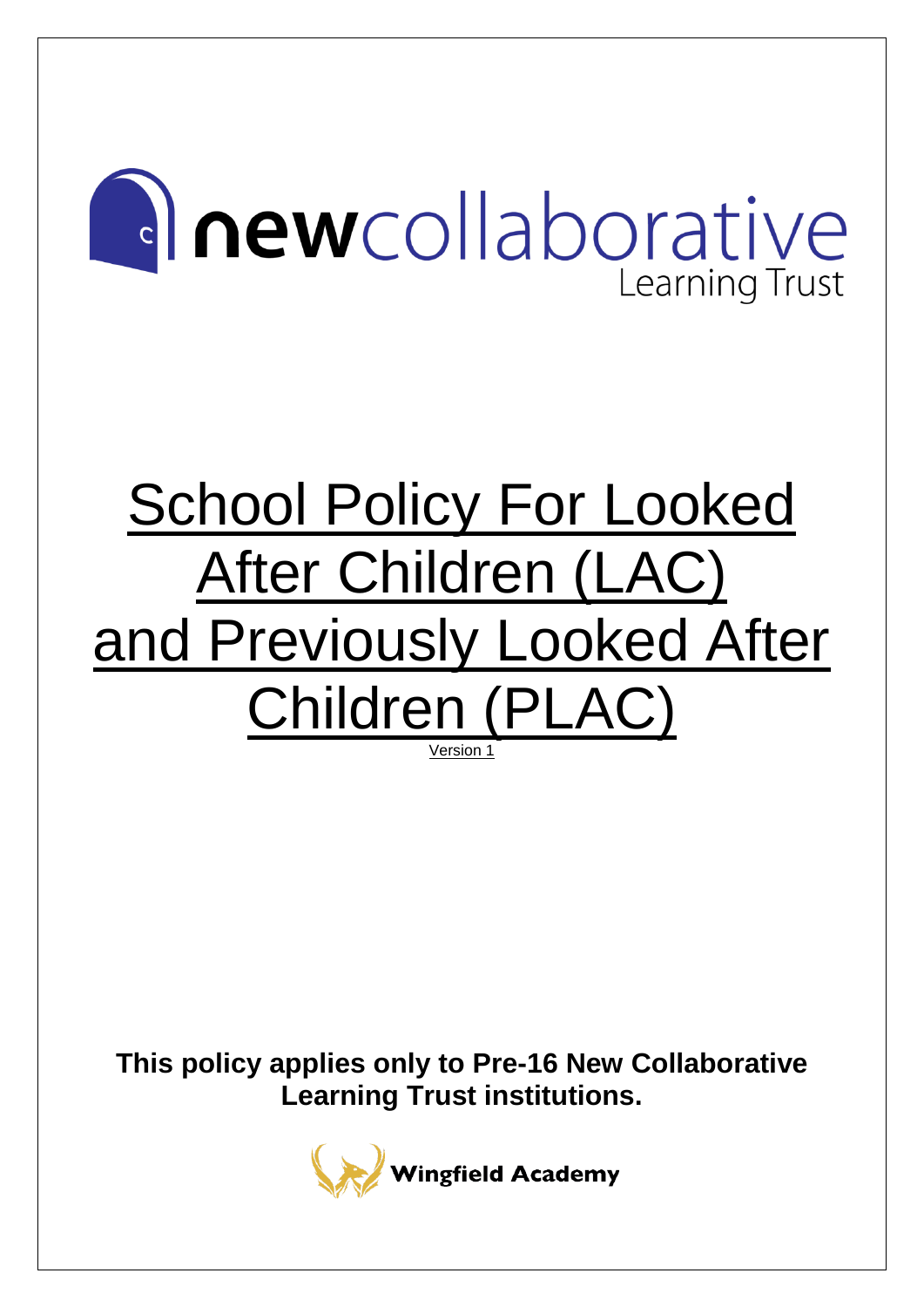#### **CONTENTS**

| Paragraph<br><b>Number</b> | <b>Heading</b>             | Page<br><b>Number</b> |
|----------------------------|----------------------------|-----------------------|
| 1.0                        | Introduction               |                       |
| 2.0                        | Purpose of Policy          |                       |
| 3.0                        | Rationale                  | 3                     |
| 4.0                        | Legal Framework            | 3                     |
| 5.0                        | School Aim                 |                       |
| 6.0                        | Roles and Responsibilities |                       |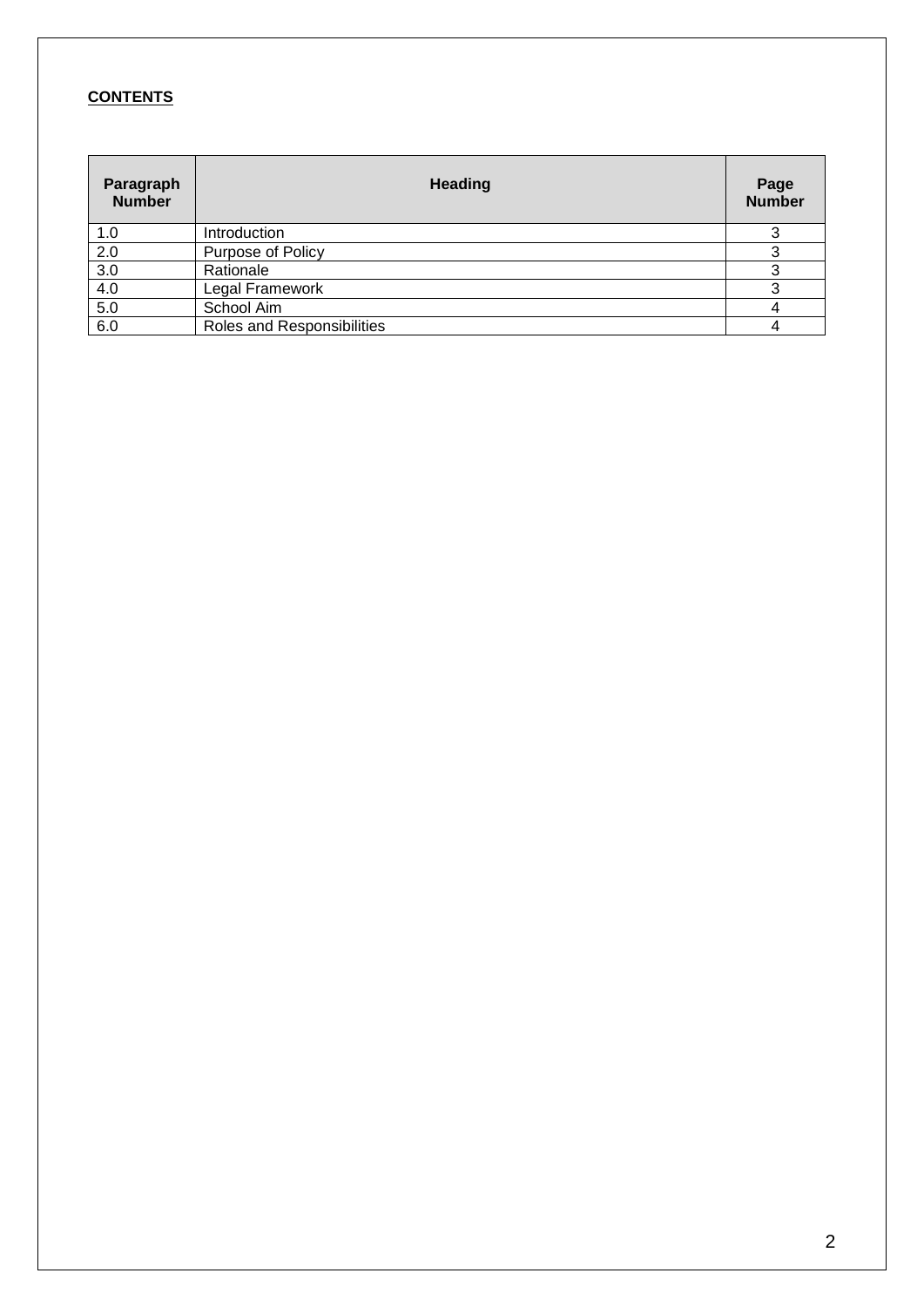#### **1.0 Introduction**

- 1.1 The Name of the Designated Teacher for Looked After and Previously Looked After Children at this school is: Karen Pearce.
- 1.2 The name of the Advisory board member with special responsibility for Looked After Children at this school is: Susan Gladwin.

## **2.0 Purpose of Policy**

- 2.1 To promote the educational attainment, achievement, progression and welfare of all:
	- Looked After Children in the care of Rotherham Local Authority
	- Looked After Children in the care of other Local Authorities who attend Rotherham schools.
	- Previously Looked After Children
- 2.1.2To ensure that all staff have high aspirations for LAC/PLAC that are reflected in the practice of the school.
- 2.1.3The Local Authority has a statutory role for all children in its care and acts as a Corporate Parent.

#### **3.0 Rationale**

3.1 Looked After Children (LAC) and Previously Looked After Children (PLAC) are one of the most vulnerable groups in society. The majority of LAC/PLAC have suffered a disrupted childhood and have experienced adverse events. It is nationally recognised that there is considerable educational under-achievement when compared to their peers. Research shows that LAC/PLAC often achieve poor exam success rates, are more likely to be excluded, are more likely to be Not in Education, Employment or Training (NEET) after the age of 16 or are more likely to become involved in the criminal justice system than their peers. Fewer Looked After and Previously Looked after Children progress to Higher Education or follow progression pathways that will lead to future economic success and well-being.

## **4.0 Legal Framework**

- 4.1 Under the Children Act 1989, a child is looked after by a local authority if he or she is in their care or provided with accommodation for more than 24 hours by the authority. They fall into four main groups:
	- Children who are accommodated under a voluntary agreement with their parents (Section 20)
	- Children who are the subjects of emergency orders for their protection (Sections 44 and 46)
	- Children who are the subjects of a care order (Section 31) or interim care order (Section 38)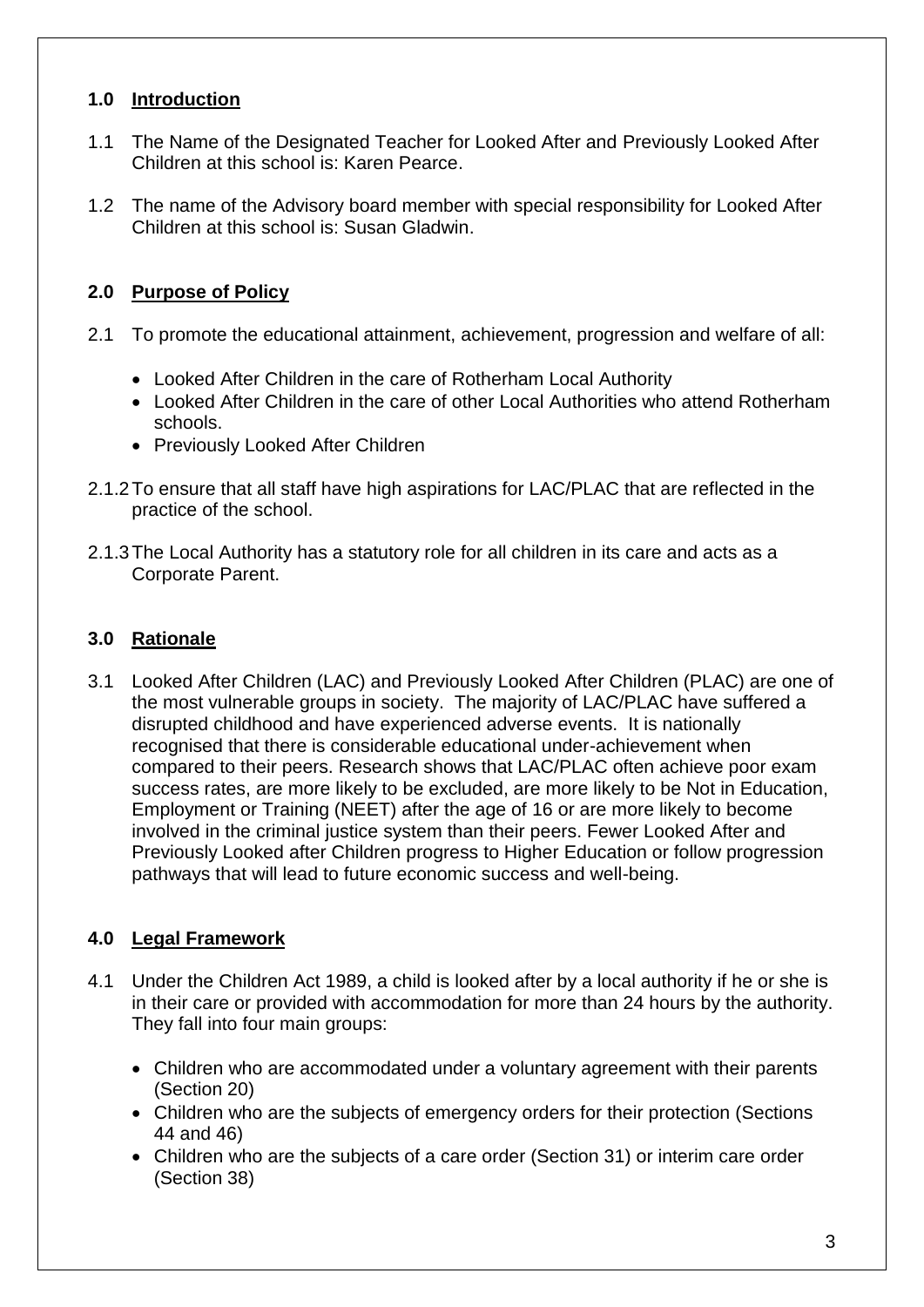- Children who are compulsorily accommodated this includes children remanded to the local authority or subject to a criminal justice supervision order with a residence requirement (Section 21)
- 4.2 Children who are cared for on a voluntary basis are "accommodated" by the local authority under Section 20 of the Children Act – they may live in foster care, in a Children's Home or in a residential school.
- 4.3 The term "in care" refers only to children who are subject to a care order by the courts under Section 31 of the Children Act 1989 – they may live with foster carers, in a Children's Home, in a residential school, with relatives or with parents under supervision.
- 4.4 For all children who receive more than 75 days of 'short breaks' in every 12 months LAC status applies and an independent Reviewing Officer is appointed. As the care arranged is not continuous academic attainment does not have to be reported in the same way to the DfE.
- 4.5 All these groups are said to be "Looked After Children" (LAC). They may be looked after by our local authority or may be in the care of another authority but living in ours.
- 4.6 **Wingfield Academy believes that in partnership with Rotherham Metropolitan Borough Council as Corporate Parents we have a special duty to safeguard and promote the education of Looked After Children.**

#### **5.0 School Aim**

- 5.1 To provide a safe and secure environment, where education is valued and there is a belief in the abilities and potential of all children.
- 5.2 To support our looked after and previously looked after children and give them access to every opportunity to achieve to their potential and enjoy learning.
- 5.3 To fulfil our school's role as corporate parents to promote and support the education of our Looked After Children (and PLAC), by asking the question, **'Would this be good enough for my child?'**

## **6.0 Roles and Responsibilities**

- 6.1 Since 1 September 2009 the governing bodies of all maintained schools have been required under the Children and Young Persons Act 2008 to appoint a designated teacher to promote the educational achievement of looked after children on the school roll and following amendments by the 2017 Act, Section 2E of the Academies Act 2010 similar duties were placed on Academy proprietors in England and is what currently applies to Wingfield.
	- a) The Role of the Designated Teacher for Looked After and Previously Looked After Children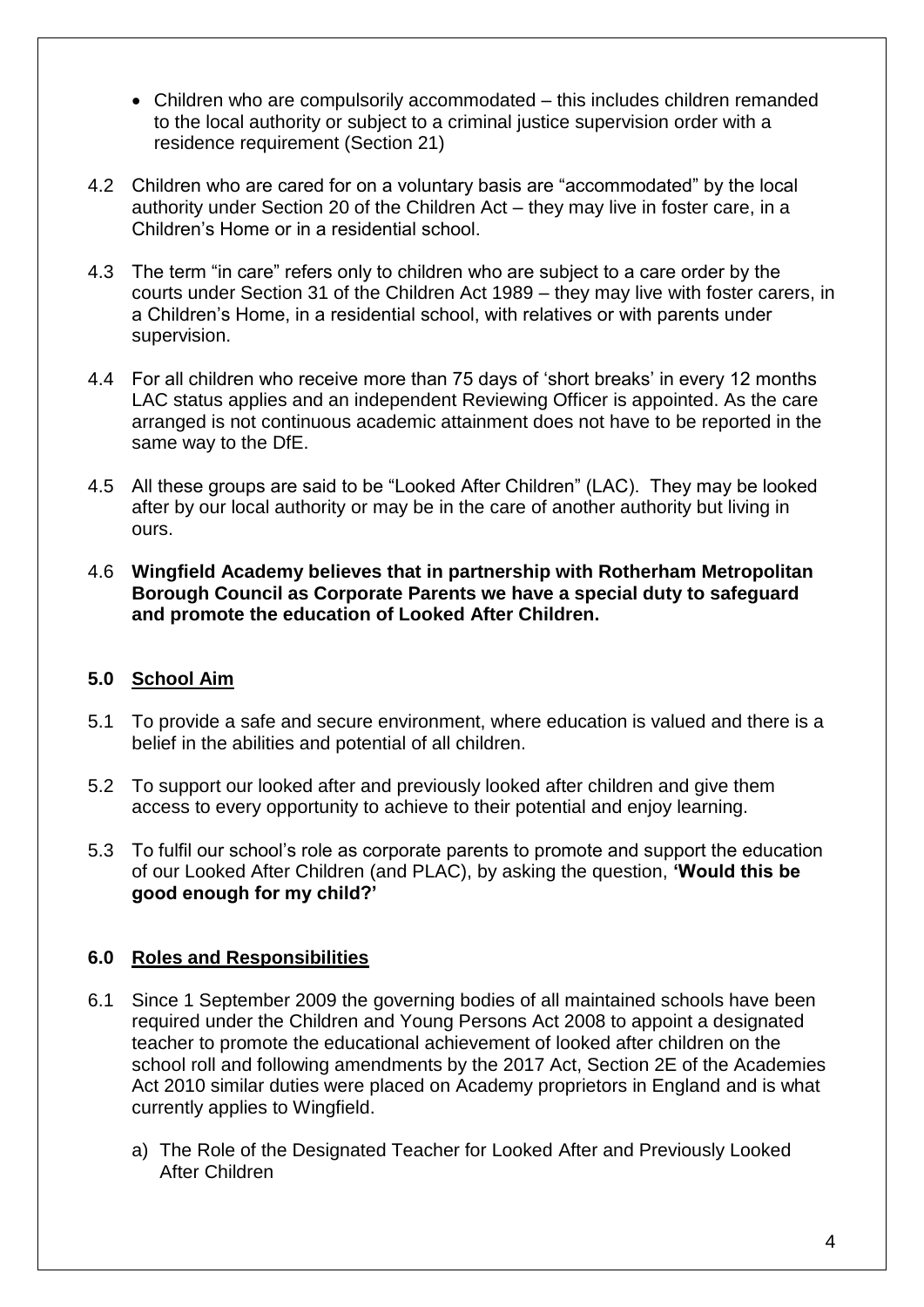Whole School:

- To ensure that all staff, both teaching and non-teaching, have an understanding of the difficulties and educational disadvantage faced by Looked After and Previously Looked After Children and that staff understand the need for positive systems of support to overcome them;
- To inform members of staff of the general educational needs of Looked After and Previously Looked After Children, and to promote the involvement of these children in school homework clubs, extra curricular activities, home reading schemes, school councils, etc;
- To act as an advocate for Looked After and Previously Looked After Children;
- To develop and monitor systems for liaising with carers, social workers, health professionals and the Virtual School;
- To hold a supervisory brief for all Looked After and Previously Looked After Children, e.g. to ensure all relevant education and care information is available to school staff and carer(s), and that this information is kept up-to-date. It is important to be aware that some children in care do not want all adults or peers to know about their accommodation or care status;
- To monitor the educational progress, attainment and attendance of Looked After and Previously Looked After Children.
- To include targets on the performance of LAC and Previously Looked After within the School Self Evaluation Framework.
- To intervene if there is evidence of individual under-achievement, absence from school or internal truancy;
- To report annually to the Advisory Board on the performance of LAC and Previously Looked After on the school roll.
- To celebrate the success of all Looked After and Previously Looked After Children.
- Work with Individual Looked After and Previously Looked After Children
- To enable the child to make a contribution to the educational aspects of their care plan;
- For all LAC, to help ensure that each student has a Personal Education Plan. The PEP sets out appropriate SMART targets and support available;
- Ensure that the Pupil Premium Plus is targeted at improving attainment and achievements.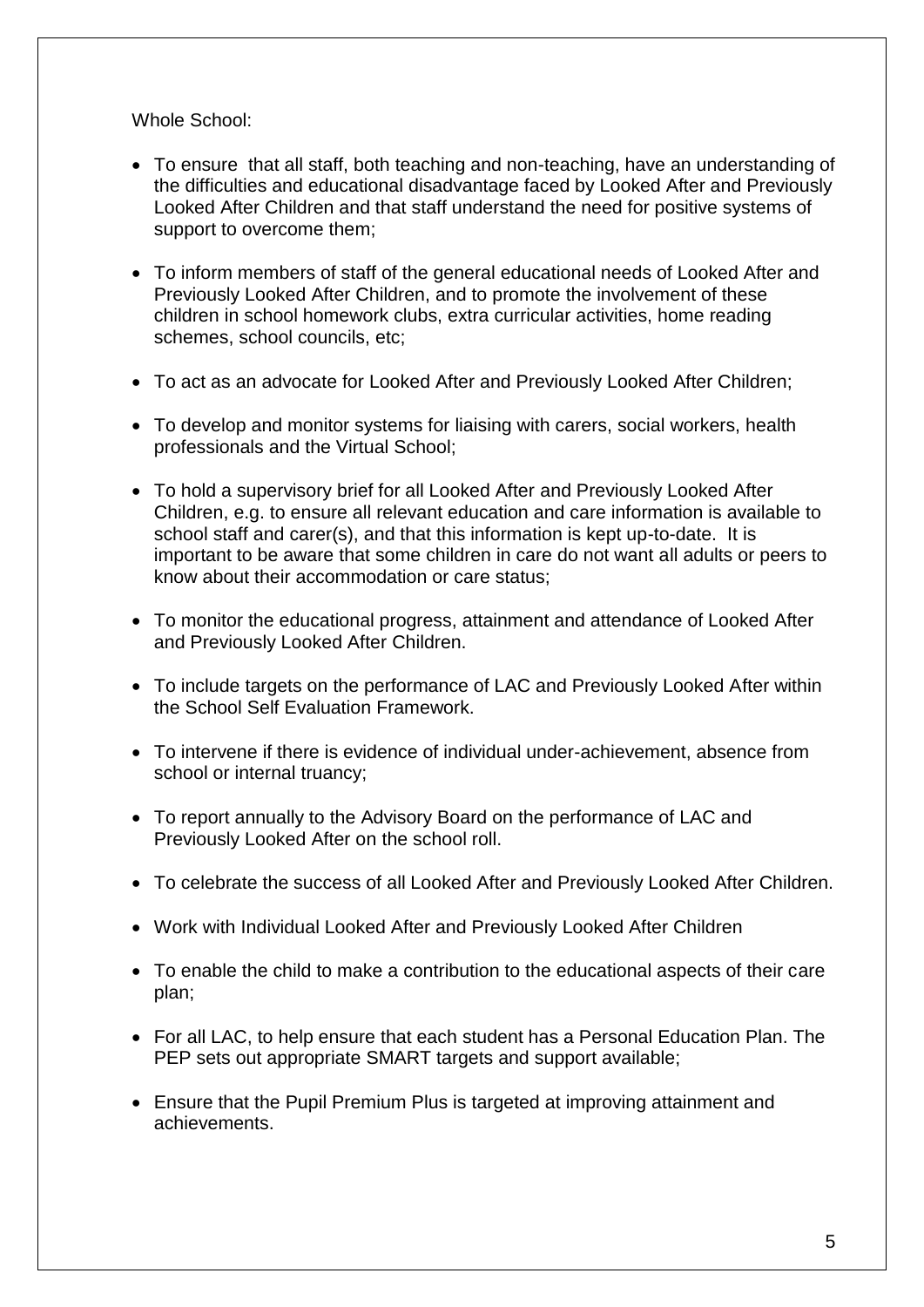- To consult with the child or young person and ensure they have an appropriate adult who will attend school events e.g. parents' evenings; sports; drama events to provide support and encouragement.
- To raise aspirations and ensure there are positive progression routes available at post-16

Liaison with other Partners

- To liaise with the member of staff responsible for monitoring children who are subject to safeguarding and have an allocated social worker, ensuring all LAC/PLAC in school are safeguarded;
- To help an Independent Reviewing Officer (IRO) co-ordinate education and Looked After Children review meetings, so that the Personal Education Plan can inform the child's Care Plan;
- To attend, arrange for someone equivalent to attend, or to contribute in other ways to Looked After Children at care planning meetings and a minimum of termly PEP meetings;
- To fully engage with the Local Authority's process for PEPs and LAC pupil premium funding.
- To liaise with the school's Special Educational Needs Co-ordinator (SENDCO) regarding LAC to ensure that a formalised graduated response to need is in place where required.
- To ensure that LAC/PLAC receive appropriate Careers information & guidance where applicable and enhanced support in order that they can make a positive and sustained transition to post-16 education, employment or training
- To be the named contact for colleagues in Virtual School Rotherham and other local authorities as appropriate;
- To ensure the speedy transfer of information and school records between agencies and other schools, inclusive of CPOMS;
- To ensure the school admits Looked After Children in line with the Admissions Code of Practice; schools should admit all LAC separate to 'In Year Fair Access Protocols'.
- To work with whole school staff to ensure there is a shared understanding of the needs of LAC/PLAC and strategies to support them
- To ensure that the Head Teacher considers a range of strategies before exclusion for a LAC/PLAC, which should be a last resort.
- To work closely with parents/carers in order to support the child's education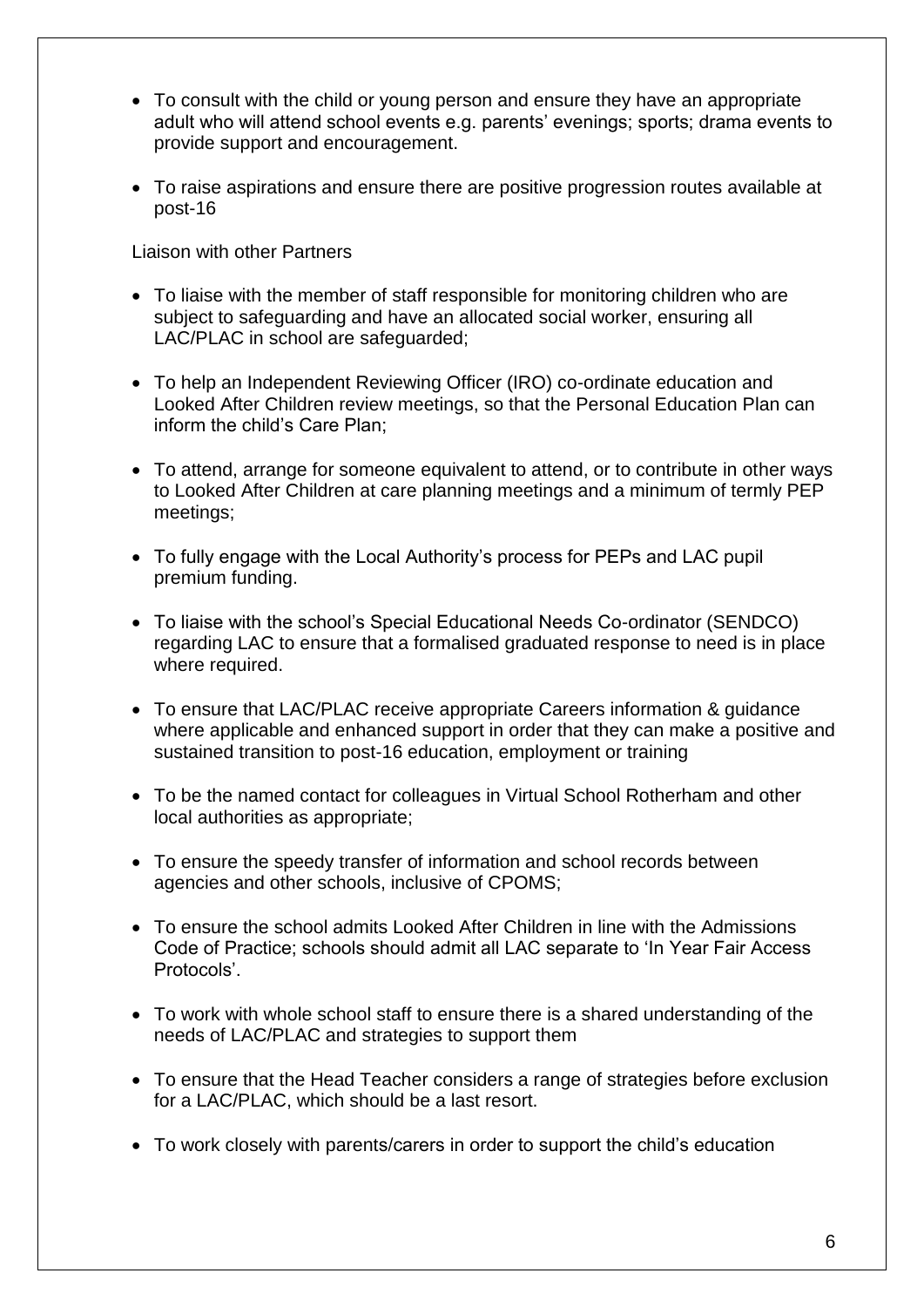#### **Training**

- To develop best practice for educating vulnerable children through attending training events organised by providers identified as centres of excellence
- To attend training and networks for Designated Teachers as appropriate;
- To cascade training to school staff as appropriate.
- b) The role of the Advisor:
- The named Advisor will report to the Advisory Group on LAC/PLAC on an annual basis (unless it is possible to identify individual children whereby work on behalf of all vulnerable groups may be more appropriate):

Areas that may be reported on include:

- − A comparison of test scores for LAC/PLAC as a discrete group, compared with the attainment and progress of other students possibly including those on the 'edge of care'
- − The attendance of students as a discrete group, compared with other students
- − The level of fixed term/permanent exclusions (and whole school strategies in place to minimise exclusions)
- − LAC/PLAC destinations at post-16
- − Impact of pupil premium plus funding on LAC/PLAC
- − How the school captures and responds to Pupil Voice
- The named Advisor should be satisfied that the school's policies and procedures ensure that looked-after students have equal access to:
	- − An appropriate and well-balanced curriculum
	- − A full-time educational offer
	- − Public examinations
	- − Careers education, information & guidance
	- − Additional educational support
	- − Extra-curricular activities
	- − Work experience
	- − Aspirational opportunities
- c) Responsibility for Looked After and Previously Looked After Children in School
- It is important that all teaching staff who are in contact with the child or young person are aware that he/she is being looked after by the Local Authority. The responsibility for the transfer of this information should be that of the Head Teacher and/or the Designated Teacher for Looked After and Previously Looked After Children.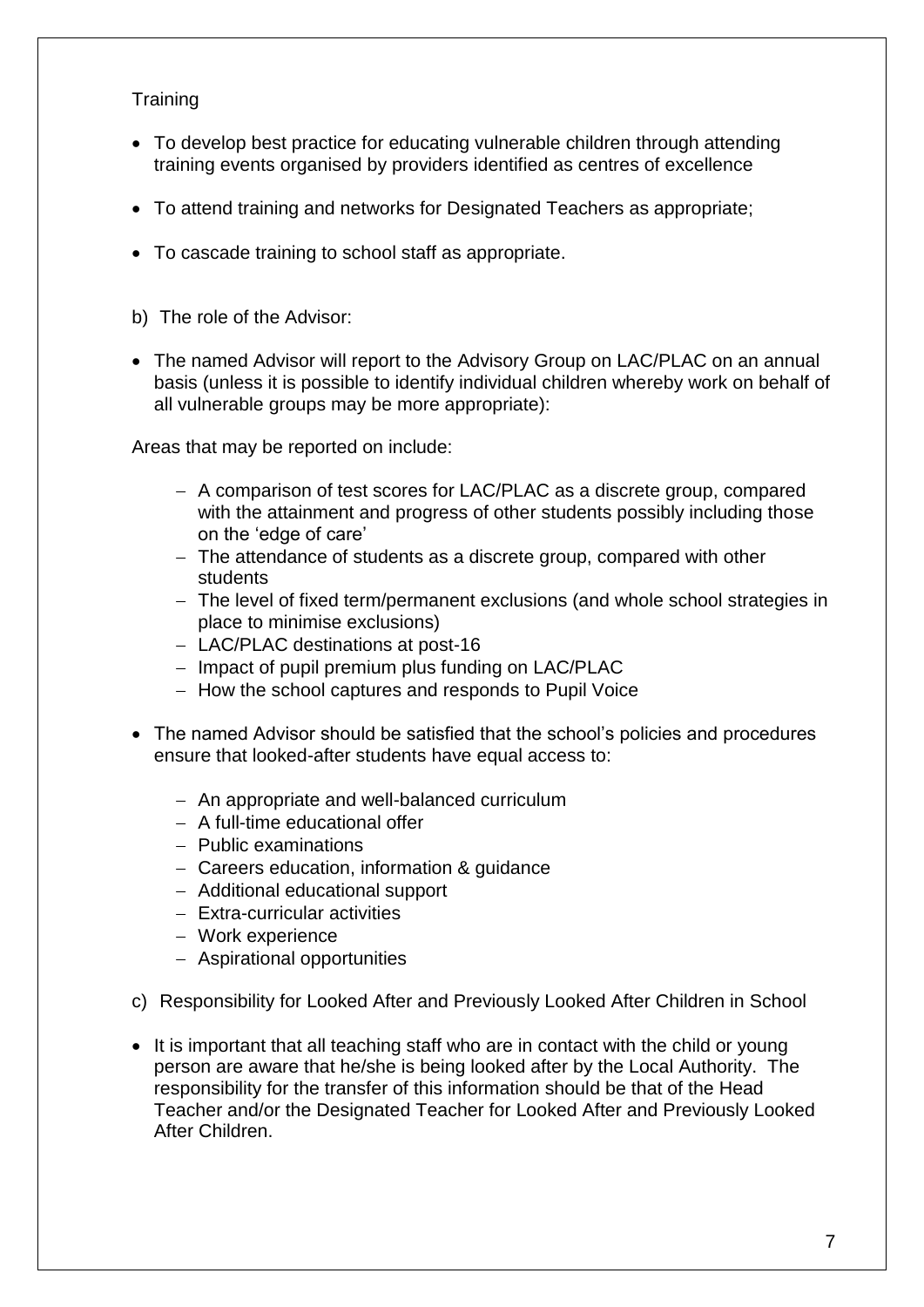- It is appropriate for Learning Support Assistants to have knowledge that the young person is being looked-after only when they are directly involved in the teaching of the young person or the direct supervision of them during breaks and lunch times.
- In the absence of the usual class teacher, some information regarding the child's circumstances should be shared with the teacher covering the class. The extent of this sharing should be determined by the Head Teacher or the Designated Teacher for Looked After and Previously Looked After Children.
- d) Admission Arrangements
- On admission, records will be requested from the student's previous school and a meeting will be held with carer/parent/social worker. Access to the child's Personal Education Plan record will be made available by Virtual School Rotherham if the child is not new into care. A date will be agreed for a new Personal Education Plan within 20 school days of a new LAC being admitted (or 10 days in the case of an emergency placement move). An appropriate school admissions meeting will take place. In some cases, it may be helpful to provide a mentor from within or external to the school community.
- e) Involving the Young Person
- It is important that a young person is aware that information is being recorded regarding their personal circumstances. How this is shared with them clearly depends on their age and understanding. It is good practice to consult and share with a young person appropriate records that are held by school and the Local Authority. The explanation should emphasise that the school, the social worker, their carer(s) and the Virtual School are working together to help them achieve in school.
- It is also important that the child/young person is encouraged to voice their views and aspirations, and these are to be recorded in the PEPs along with the school response. Children/young people are also to be encouraged to attend their PEP meeting (or part thereof).
- f) Communication with Other Agencies
- All copies of reports such as end of year reports should be forwarded to the young person's Social Worker in addition to the Foster Carer or Residential Social Worker. In addition, all reports, progress data, evidence of 'graduated response', impact of pupil premium plus spend and any other relevant documentation should be attached to the PEP.
- It should be agreed at the PEP meeting what information birth parents will receive; this needs to be in line with the legal framework. A Social Worker will be able to advise on correspondence with birth parents and approaches to normalise consent for routine school activities.
- g) Assessment, Monitoring and Review Procedures
- It is part of the statutory processes for a Looked After Child they each have a Care Plan that includes a Personal Education Plan (PEP). This will identify, success,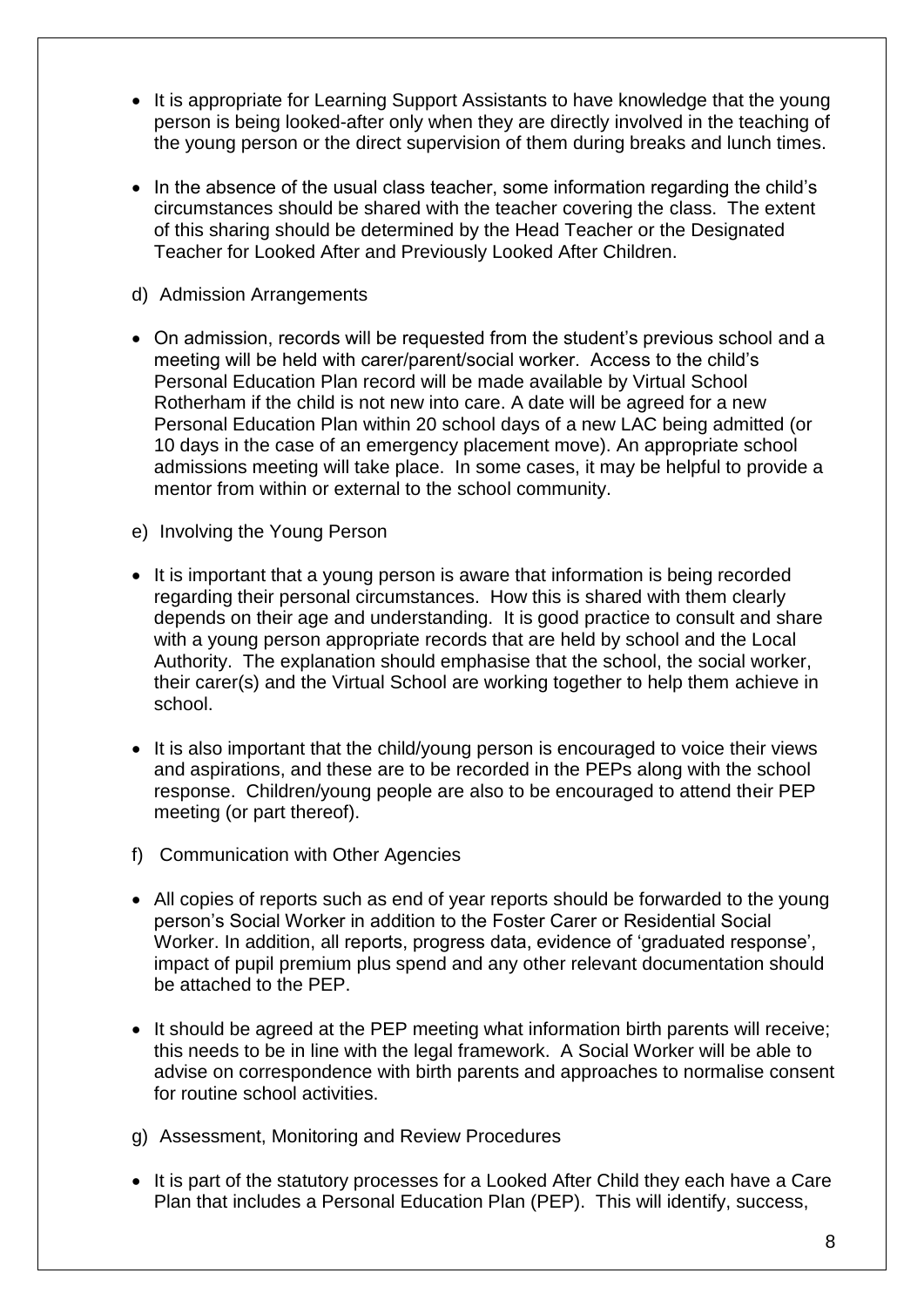specific areas of concern and include achievable targets. The PEP system in Rotherham is through an electronic system (Epep), is accessible 24/7 by authorised staff, and where appropriate documents evidencing progress etc should be attached.

- PEPs must reflect the high aspirations of the school, the child and other professionals involved.
- The PEP should be reviewed termly (as a minimum) and include how the school will:
	- − Identify and support development needs (including social, emotional and mental health needs, short and long-term development of skills, knowledge or subject areas and experiences – all through the use of SMART targets)
	- − Support and develop long-term plans and aspirations (targets including progress, career plans and aspirations)
	- − Identify and address linguistic and cultural needs where relevant
	- − Identify, in partnership with social care, when the PEP needs to be translated into the first language
	- − Support the needs outlined in the Looked after Child's EHCP if they have one.
- h) Rotherham Metropolitan Borough Council will:
	- − Provide a Virtual Head Teacher who has responsibility for championing the education of Looked After and Previously Looked After Children
	- − Provide advocates through Virtual School Rotherham to support/challenge schools, social workers, foster and residential carers to help secure the best possible outcomes for looked after children.
	- − Lead the drive to improve educational and social care standards for Looked After and Previously Looked After Children
	- − Ensure that the education for this group of students is at least as good as that provided for every other student
	- − Ensure that Looked After Children receive a full-time education in a mainstream setting wherever possible
	- − Ensure that every Looked After Child has a school to go to within 20 school days of coming into care or of coming to Rotherham from another authority (10 days in the case of emergency moves)
	- − Make sure that each Looked After Child has a PEP according to the Rotherham standard
	- − Ensure that every school has a Designated Teacher for Looked After and Previously Looked After Children and that these teachers receive appropriate information, support and training
	- − Be vigilant and proactive in identifying additional needs and the special education needs of Looked After Children and work collaboratively with schools, other services and agencies to meet those needs
	- − Hold events that celebrate the achievement of LAC
	- − Consider the views of all LAC through a variety of strategies including the LAC Council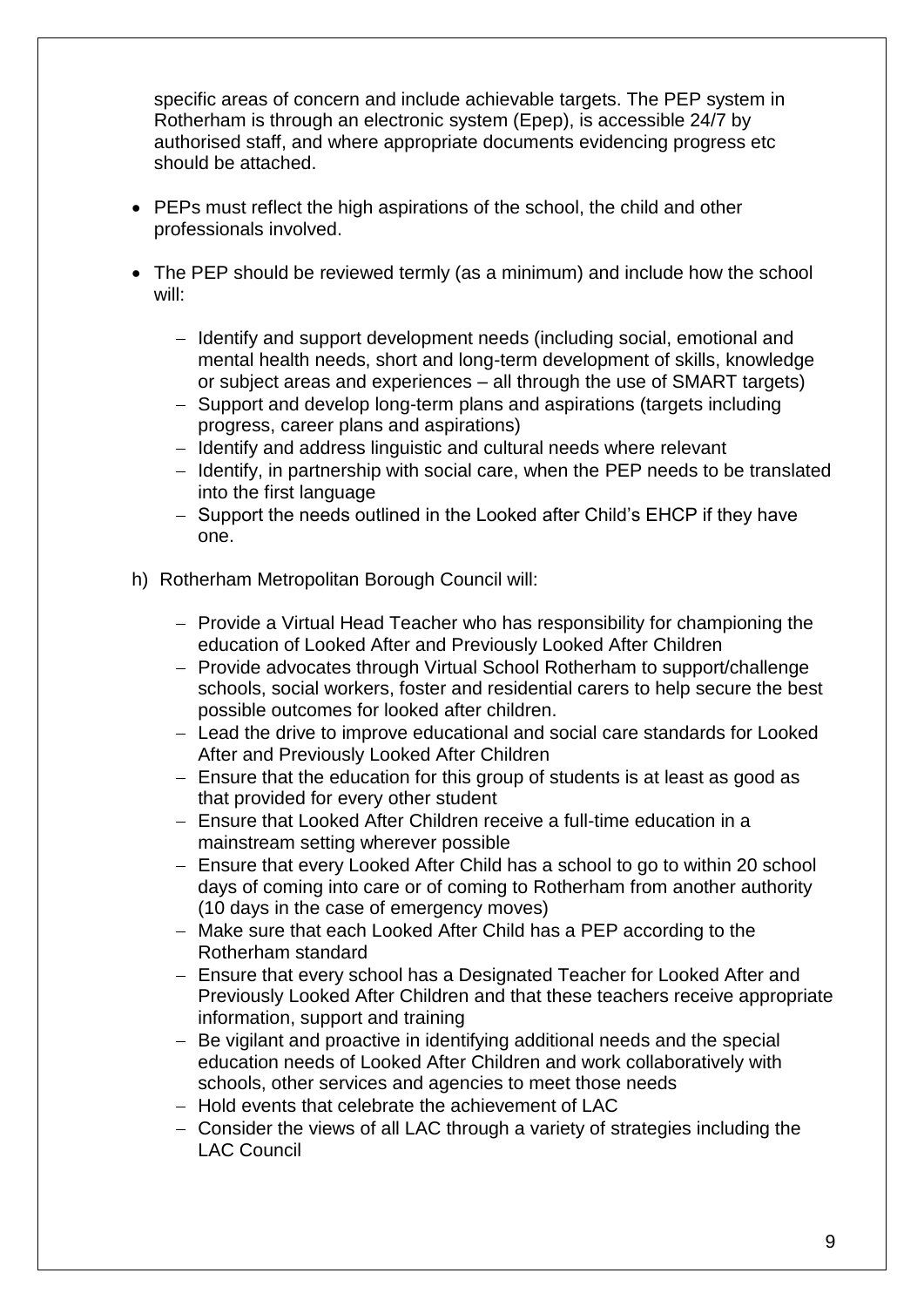Local Authority contact details for the Education of Looked After Children are:

Virtual School Rotherham Rockingham Professional Development Centre Roughwood Road Rotherham S61 4HY

Phone: 01709-334610

Email: virtualschool@rotherham.gov.uk